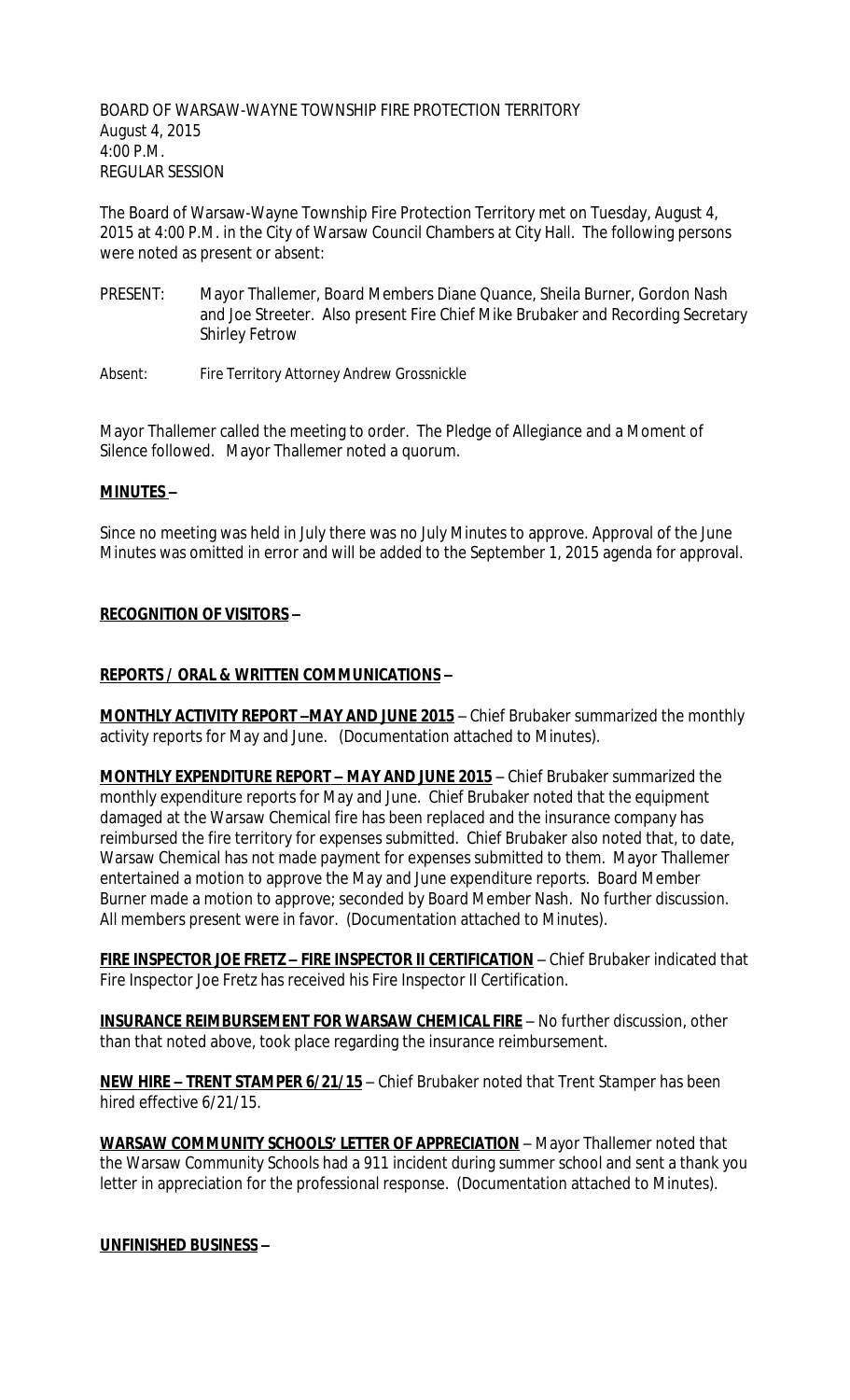### **NEW BUSINESS –**

**ANNOUNCEMENT OF FIRE CHIEF** – Mayor Thallemer distributed a press release and announced Mike Wilson as his new appointment for Fire Chief. Mayor Thallemer noted that Mike Wilson had been with the fire department for 21 years prior to his retirement in 2011. Mike's appointment will begin September 1<sup>st</sup>. (Documentation attached to Minutes).

**KOSCIUSKO REMC OPERATION ROUND UP PROPOSAL TO ENTER INTO GRANT AGREEMENT** – Chief Brubaker presented a grant agreement from Kosciusko REMC Operation Round Up asking for approval to accept the grant. This \$1,000 grant will be used for Family Safety Day. If approved, the grant agreement will go to the Board of Works on August  $7<sup>th</sup>$  for final approval. Board Member Streeter made a motion to approve; seconded by Board Member Quance. No further discussion. All members present were in favor. (Documentation attached to Minutes).

**QUOTES TO REPLACE TORNADO SIREN AT STATION 2** – Mayor Thallemer asked Chief Brubaker to provide to the Board Members the plan to update the city's tornado sirens. Chief Brubaker indicated that the Whelen Company proposed nine tornado sirens to cover the City of Warsaw and the skirting of Wayne Township around the populated areas of the city. The overall project is over \$200,000. To begin the updating process, work will begin with the sirens at Station 1 and Station 2. When the siren was moved from old City Hall to Station 1, the rotation motor was fried and no longer rotated. It is now on order to replace the rotation motor at Station 1. Chief Brubaker then presented two quotes to replace the tornado siren at Station 2. He indicated the current siren at Station 2 is over 40 years old. Chief Brubaker's recommendation is to go with J & K Communications due to the cost difference. If approval is given, Chief Brubaker will present the quotes to the Board of Works on August 21<sup>st</sup> for final approval.

Chief Brubaker indicated that residents in and around the Tigers Retreat area petitioned for a tornado siren. Chief Brubaker indicated that several items needed to be considered when installing tornado sirens, including funding. Chief Brubaker has approached the K21 Foundation and Kosciusko County Community Foundation. The K21 Foundation indicated this does not fall into their criteria and the Kosciusko County Community Foundation is questionable.

Board Member Quance made a motion to proceed with replacement of the tornado siren at Station 2; seconded by Board Members Nash and Streeter. No further discussion. All members present were in favor. (Documentation attached to Minutes).

**QUOTES TO REPLACE ROOF AT STATION 2** – Chief Brubaker indicated there is a leak in the roof at Station 2. He has obtained quotes from Robinson Construction and Morris & Sons Roofing. Chief Brubaker recommended Robinson Construction due to the cost difference. If approval is given, Chief Brubaker will present the quotes to the Board of Works on August 21<sup>st</sup> for final approval. Board Member Burner made a motion to approve; seconded by Board Member Streeter. No further discussion. All members present were in favor. (Documentation attached to Minutes).

**2016 BUDGET** – Chief Brubaker highlighted the Equipment Replacement Budget as follows: (1) \$198,836 in debt service for fire station 3, (2) \$50,000 for on-going station repairs, (3) \$30,000 for unknown equipment needs, (4) \$33,600 for replacement gear, (5) \$61,000 for replacement of extrication tools, (6) \$650,000 for replacement of Rescue 2. Chief Brubaker indicated the spec is completed for the new rescue truck but due to the time frame the purchase will more than likely be made in 2016. (Documentation attached to Minutes).

Chief Brubaker highlighted the Operating Budget as follows: (1) slight increase in salaries and wages reflected by 2 new hires and a 2% wage increase, (2) slight clothing allowance and cell phone increase, (3) office supplies increased \$500, (4) operating supplies increased to cover added medical supplies, (5) no increase in repair and maintenance supplies, smoke alarms and fire prevention supplies, (6) \$160,00 added back into the 2016 budget for architectural /engineering fees for Station 3, (7) slight increase for yearly physicals and random drug tests; (8) no change in computer maintenance, (9) communication and transportation telephone increase due to the possible change from DSL to fiber and replacement of phone system at Station 1 and Station 2, (10) no change in training budget, (11) mileage and postage increased slightly and Google mail was added, (12) no increase in printing and advertising, (13) slight